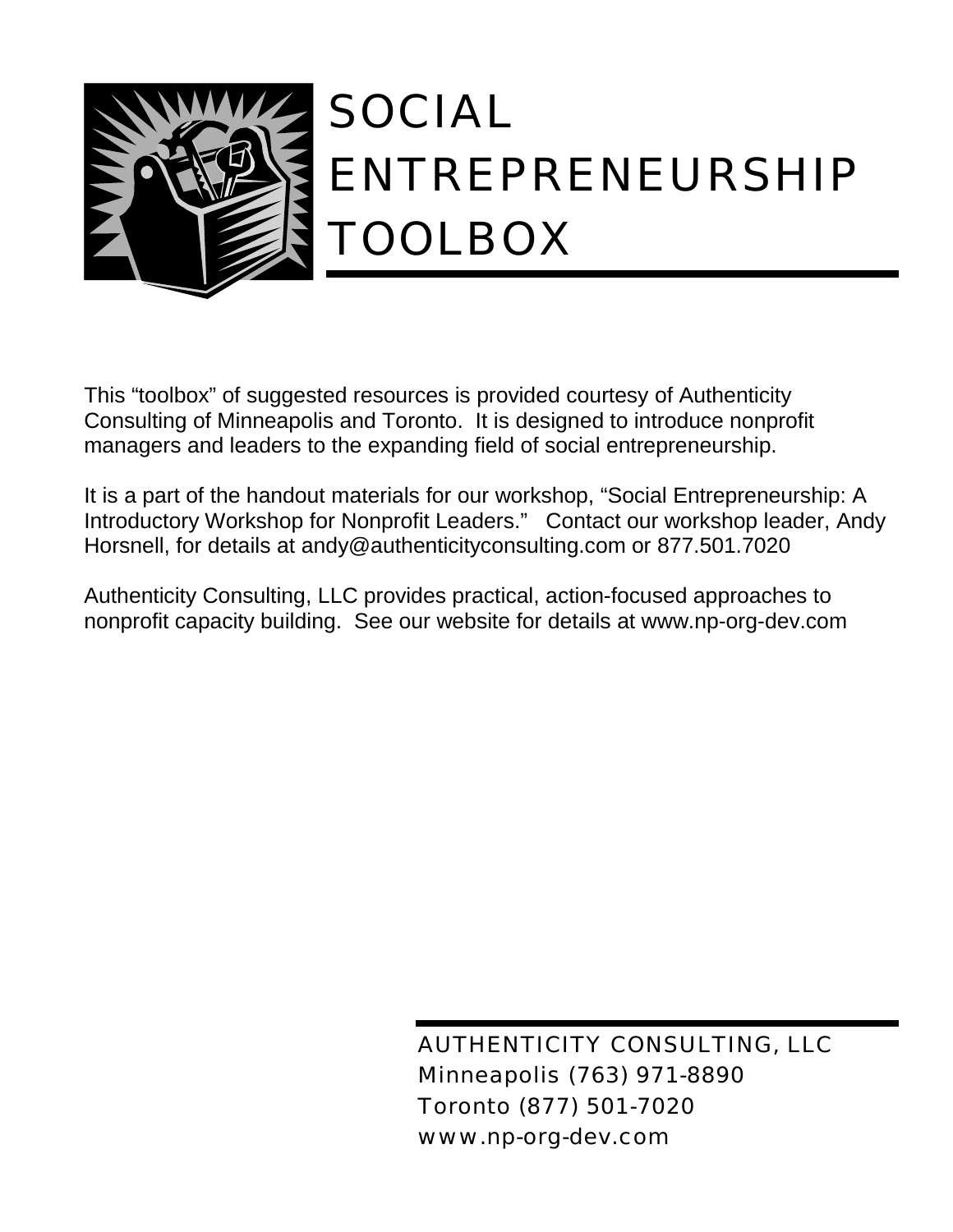# ARTICLES

# *Social Entrepreneurship Basics: How Your Nonprofit Can Enhance Capacity, Impact and Sustainability*

by Andy Horsnell and John Pepin, *Front & Centre* (published by the Canadian Centre for Philanthropy), July 2002, Volume 9, Number 4. In this article, Horsnell and Pepin will help you make an informed decision about if and how you should explore social entrepreneurship as a strategy to enhance your organizational capacity, mission impact and financial sustainability. They accomplish this by: describing the basis for any entrepreneurial strategy -- a sound business opportunity; presenting a range of specific entrepreneurial strategies and practical considerations; and exploring how you can reduce the risks and maximize the impact of your chosen strategy. **Available for free at www.np-biz-dev.com/Social Entrepreneurship Basics.pdf**

# *Enterprising Nonprofits: What Do You Do When Traditional Sources of Funding Fall Short?*

by J. Gregory Dees, Harvard Business Review, January/February 1998, 55-67. 12 pages.

 "Because they face rising costs, more competition for fewer donations and grants, and increased rivalry from for-profit companies entering the social sector, many nonprofit organizations are looking for commercial ways to raise more funds. For example, San Francisco's Delaney Street program for addicts has opened a restaurant staffed by clients, which helps pay the bills while providing on-the-job training. There are many such opportunities but also many pitfalls in this approach. Professor J. Gregory Dees of the Harvard Business School offers a framework to help nonprofit leaders figure out when commercial activities will or will not work."

**Available for \$6.50 at www.hbsp.harvard.edu/products/hbr/** 

# *The Meaning of 'Social Entrepreneurship'*

by J. Gregory Dees, October 31, 1998.

**Available for free at www.the-ef.org/resources-Dees103198.html** 

# *Sources of Financing for New Nonprofit Ventures*

by J. Gregory Dees and Nadine Dolby, Harvard Business Review, July 1996. 11 pages. "Designed to help nonprofit entrepreneurs design fund-raising strategies that are appropriate for their specific organizations. Discusses the major fund-raising alternatives, including foundations, corporations, government sources, wealthy individuals, and the public, and provides references for further research." **Available for \$6.50 at www.hbsp.harvard.edu/products/hbr/** 

# *The Social Enterprise Spectrum: Philanthropy to Commerce.*

by J. Gregory Dees, Harvard Business Review, May 1996. Seven pages.

"With the boundaries between philanthropy and commerce blurring, this note briefly gives nonprofit managers and social entrepreneurs a framework (the Social Enterprise Spectrum) for thinking creatively about structural options in the social sector. Teaching Purpose: To help students understand the economic diversity of the social sector as it ranges from philanthropic to commercial enterprise."

# **Available for \$6.50 at www.hbsp.harvard.edu/products/hbr/**

# *Genius at Work*

"With his potter's hands, Bill Strickland is reshaping the business of social change. His Pittsburgh-based program offers a national model for education, training - and hope." by Sara Terry, Fast Company issue 17, page 170.

**Available for free at www.fastcompany.com/online/17/genius.html** 

# *The New Landscape for Nonprofits*

"The entry of for-profits into social services raises fundamental questions about the mission and future of nonprofits." by William P. Ryan. Published by Harvard Business School, January 1999. Ten pages. **Available for \$5.50 at www.hbsp.harvard.edu/products/hbr/** 

# *Profit Potential: Advancing Your Mission Through Social Entrepreneurship*

by the National Center for Nonprofit Boards. 16 pages **Available for \$10.00 (members price is \$7.50) at www.ncnb.org** 

> **Provided courtesy of Authenticity Consulting, LLC Toronto & Minneapolis** ! **www.np-org-dev.com**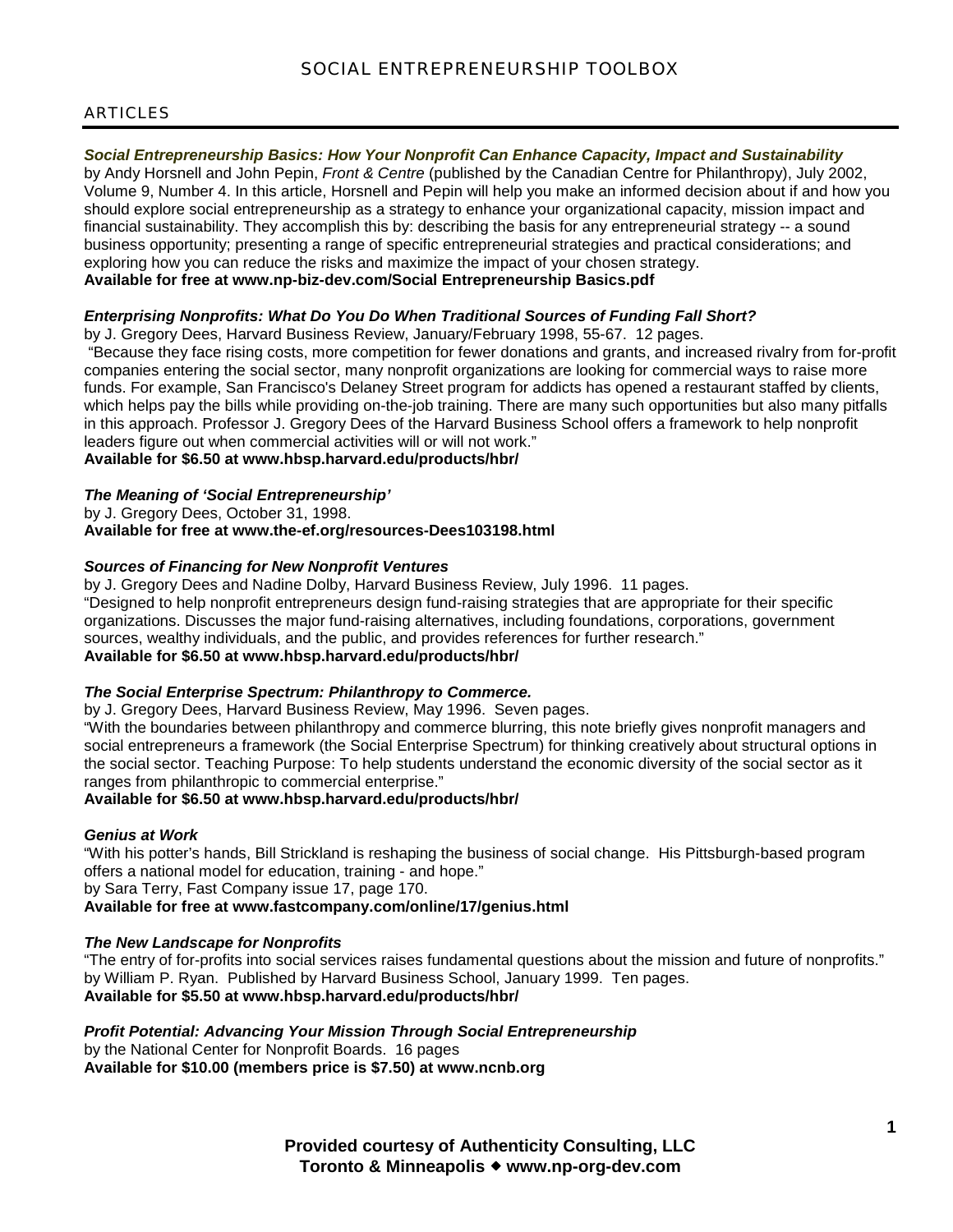# REPORTS

# *Charities Doing Commercial Ventures*

Toronto: The Trillium Foundation, 1998. **Executive summary available for free at www.trilliumfoundation.org/english/info\_resources\_commercial\_ventures.html** 

### *New Social Entrepreneurs: The Success, Challenge and Lessons of Nonprofit Enterprise Creation.*

by Emerson, Jed and Fay Twersky, editors, The Roberts Foundation, Homeless Economic Development Fund, San Francisco. September 1996. "The Roberts Enterprise Development Fund produced New Social Entrepreneurs: The Success, Challenge, and Lessons of Non-Profit Enterprise Creation in 1996. The book was written to provide an upto-date report to the growing number of people interested in nonprofit business development. Not intended as a definitive statement, but as a 'report from the trenches' it is offered in contribution to what has fast become a major national dialogue."

**Available for free at www.redf.org/pub\_nse.htm** 

## *REDF Box Set - Social Purpose Enterprises and Venture Philanthropy in the New Millennium*

"The Roberts Enterprise Development Fund and its Portfolio members produced this three volume set to answer three questions. First, practitioners within social purpose enterprises were asked: If you were starting out again, what would you be interested in learning about and what do you wish you had known? (Volume 1: Practitioner Perspectives) Then, REDF staff and partners provided candid answers to the question: What is REDF's approach to venture philanthropy? (Volume 2: Investor Perspectives) Lastly, Teresa Moore tackled the critical question: Who is the successful social entrepreneur? (Volume 3: Practitioner Profiles)"

# **Available for free at www.redf.org/pub\_boxset.htm**

### *Holding the Center: America's Nonprofit Sector at a Crossroads*

by Lester Salamon, Nathan Cummings Foundation, New York, 1997. An excellent overview of the challenges and opportunities that are driving nonprofit leders to consider new ways of operating their organizations. **Available for free at www.ncf.org/reports/special/rpt\_hc/rpt\_hc\_contents.html** 

### *Unleashing New Resources and Entrepreneurship for the Common Good: A Scan, Synthesis, and Scenario for Action*

by Tom Reis. Battle Creek, Michigan: W.K. Kellogg Foundation, 1999. *"This scan presents and overview of changes and corresponding opportunities related to how philanthropy and social change organizations and leaders are integrating market concepts into their work, value sets, and organizational structures. This paper makes the case that a critical mass of organizations and leaders is engaging in these opportunities, resulting in a perceptible demand for new learning environments and related services, actions and solutions, and spaces for convening."* **Available for free at www.wkkf.org** 

## EVENTS

# *The Third National Gathering for Social Entrepreneurs,* Minneapolis, December, 2002

The Gathering provides an annual forum for nonprofit executives, funders, consultants, academics, and others to address the needs and concerns of the social entrepreneur. "The National Gathering will:

- Bring more than 300 social entrepreneurs from across the nation and abroad to the Minneapolis Gathering;
- ! Deliver a multi-track program that adds value for experienced social entrepreneurs, novices, funders, corporate partners, and academics;
- ! Evolve into a membership association for social entrepreneurs, with the goal of 750 members within two years;
- ! Continue annual Gatherings, with Minneapolis chosen as the site of the Fourth, in September 2002;
- ! Provide membership services, products, and networking opportunities to serve both novice and established social entrepreneurs;
- Become a formidable public advocate for social entrepreneurship;
- ! Plan strategically for the advancement of social entrepreneurship."

For details, see www.ngse.org

# **Provided courtesy of Authenticity Consulting, LLC Toronto & Minneapolis** ! **www.np-org-dev.com**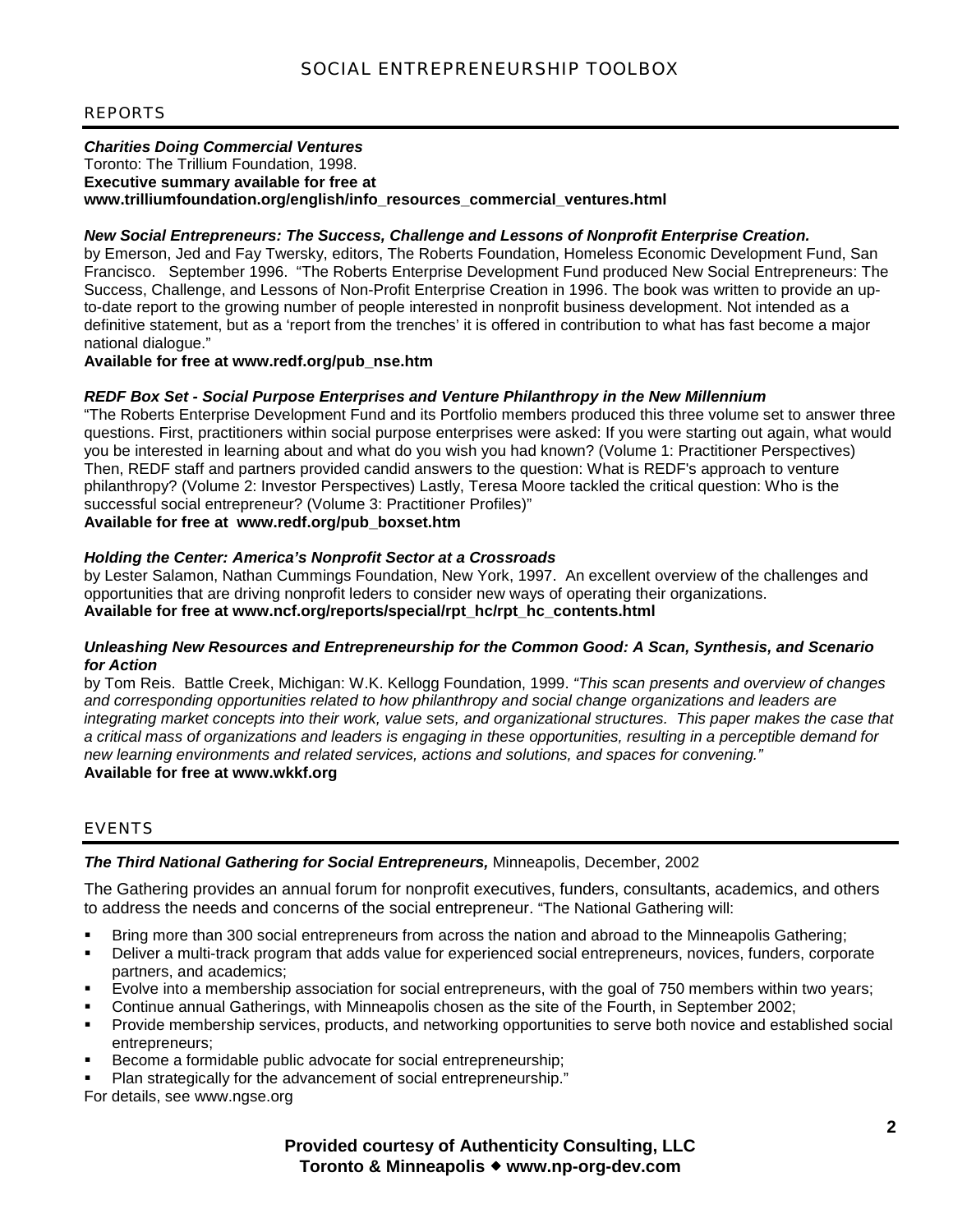# BOOKS AND WORKBOOKS

#### *The Nonprofit Entrepreneur: Creating Ventures to Earn Income*

by Edward Skloot, ed. Foundation Center, New York, New York, 1988.

*"In a relatively brief number of pages, Skloot presents information on legal concerns, organizational development, and a number of other issues of interest to the social entrepreneur. A great overview document…" ~ Jed Emerson* 

# **Available for \$19.95 from www.amazon.com**

### *Enterprising Nonprofits: A Toolkit for Social Entrepreneurs*

by Jed Emerson, J. Gregory Dees, and Peter Economy. John Wiley & Sons, Inc., New York, NY. 2001. From the book jacket: *"…offers concise and engaging explanations of the most successful business tools being used by nonprofits today. The authors clearly describe all the concepts so you'll be able to embrace the methods of social enterprise for your organization."* 

### **Available for \$27.96 from www.amazon.com**

#### *Strategic Tools for Social Entrepreneurs: Enhancing the Performance of Your Enterprising Nonprofit*

by Jed Emerson, J. Gregory Dees, and Peter Economy. John Wiley & Sons, Inc., New York, NY. 2002*. "Strategic Tools for Social Entrepreneurs is a toolkit for nonprofit organizations on developing real-world strategies for value creation, income generation, and growth."* This is a follow-up to Enterprising Nonprofits (see above). **Available for \$24.46 from www.amazon.com** 

#### *Social Entrepreneurship: The Art of Mission-Based Venture Development*

by Peter C. Brinckerhoff. John Wiley & Sons, Inc., New York, NY. 2000. From the author: *"This cutting-edge book focuses readers on the key parts of becoming a social entrepreneur including risk taking, idea generation, and complete guides to feasibility studies and business planning. Financing strategies, UBIT and corporate structures are also thoroughly covered."* 

#### **Available for \$44.95 from www.amazon.com**

#### *Venture Forth! The Business Development Workbook for Nonprofit Organizations*

by Rolfe Larson, Amherst H. Wilder Foundation, Saint Paul, MN. 2001. From the author: *"This book is intended for nonprofit managers and board members who want a hands-on guide to business planning and venture development."*

**Available soon at www.wilder.org/pubs/index.html** 

#### *The Complete Guide to Money-Making Ventures for Nonprofit Organizations*

by Peter C. Brown, The Taft Group, Washington, D.C. 1986. From the author: *"This book will help you through the formative stages of identifying and structuring moneymaking ventures, organizing agency resources and commitment, avoiding costly mistakes, and generating the most earned income for the least cost while contributing directly to the nonprofit mission of the agency."*

**Out of print, but used copies may be available on www.amazon.com** 

# *Managing for Profit in the Nonprofit World*

by Paul B. Firstenberg. New York: The Foundation Center, 1986.

**Out of print, but used copies may be available on www.amazon.com** 

#### *Exploring the Climate for Earned Income Development*

by Andrew (Andy) Horsnell. Minneapolis: Authenticity Consulting, LLC, 2000. From the author: *"This practical, fill-in-the blanks workbook is designed to help you explore the support and challenges that are that are present for developing earned income1 in your nonprofit organization."* 

**Available from andy@authenticityconsulting.com** 

#### *Taking Stock of Your Earned Income Assets*

by Andrew (Andy) Horsnell. Minneapolis: Authenticity Consulting, LLC, 2000. From the author: *"This practical, fill-in-the blanks workbook is designed to help you take stock of all the various assets and resources you have to develop earned income."*

**Available from andy@authenticityconsulting.com** 

#### *Identifying Your Earned Income Opportunities*

by Andrew (Andy) Horsnell. Minneapolis: Authenticity Consulting, LLC, 2000. From the author: *"This practical, fill-in-the blanks workbook is designed to help you identify, rank, and select your best earned income opportunities."*

**Available from andy@authenticityconsulting.com** 

 $\overline{a}$ 

 $1$  In this workbook, we define earned income as money received (either from the user or a third party) in return for the provision of specific services or products. It includes (but is not limited to) user fees, contract revenues, product sales; it does not include donations and grants.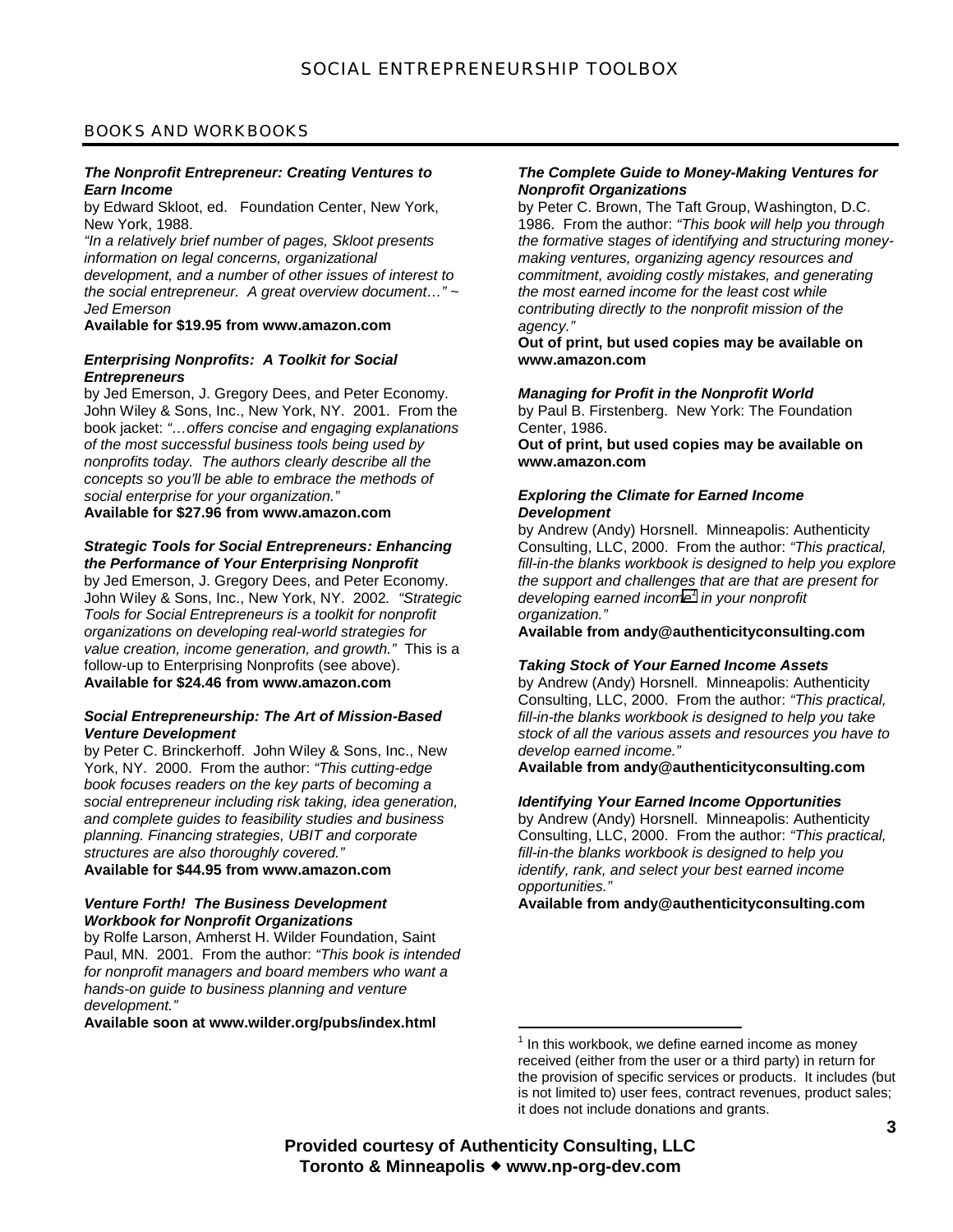# SOCIAL ENTREPRENEURSHIP TOOLBOX

# RESOURCES & ORGANIZATIONS ON THE WORLD WIDE WEB

### **Social entrepreneurship**

The following websites will link you to the huge and growing social entrepreneurship network:

About.com's "Social Enterprise" page: http://entrepreneurs.about.com/smallbusiness/entrepreneurs/cs/socialenterprise/

Authenticity Consulting's "Social Entrepreneurship" pages: www.managementhelp.org/soc\_entr/soc\_entr.htm *and* www.np-biz-dev.com

The "Nonprofit Entrepreneurship" discussion group: http://groups.yahoo.com/group/nonprofit\_entrepreneurship/ "In this free discussion group, we discuss practical ways to increase mission-related earned income."

The Roberts Enterprise Development Fund's "Links" page: www.redf.org/links\_main.htm

### **Nonprofit Management**

These two websites will link you to the massive amount of free, practical nonprofit management resources that are on the World Wide Web:

Authenticity Consulting's "Free Management Library": www.managementhelp.org

Corporate Alternative Inc.'s "Links" page: www.missionbased.com/links.htm

About.com's "Nonprofit Charitable Organization" page: http://nonprofit.about.com/careers/nonprofit/

### **Entrepreneurship & Small Business Management**

Authenticity Consulting's "Free Management Library": www.managementhelp.org

The Kauffman Center for Entrepreneurial Leadership's EntreWorld – a world of resources for entrepreneurs: www.entreworld.org

About.com's "Entrepreneur" page: http://entrepreneurs.about.com/smallbusiness/entrepreneurs/

About.com's "Small Business Information" page: http://sbinformation.about.com/smallbusiness/sbinformation/

CCH Incorporated's Business Owner's Toolkit – "total know-how for small business" www.toolkit.cch.com

The Small Business Administration's website: www.sba.gov